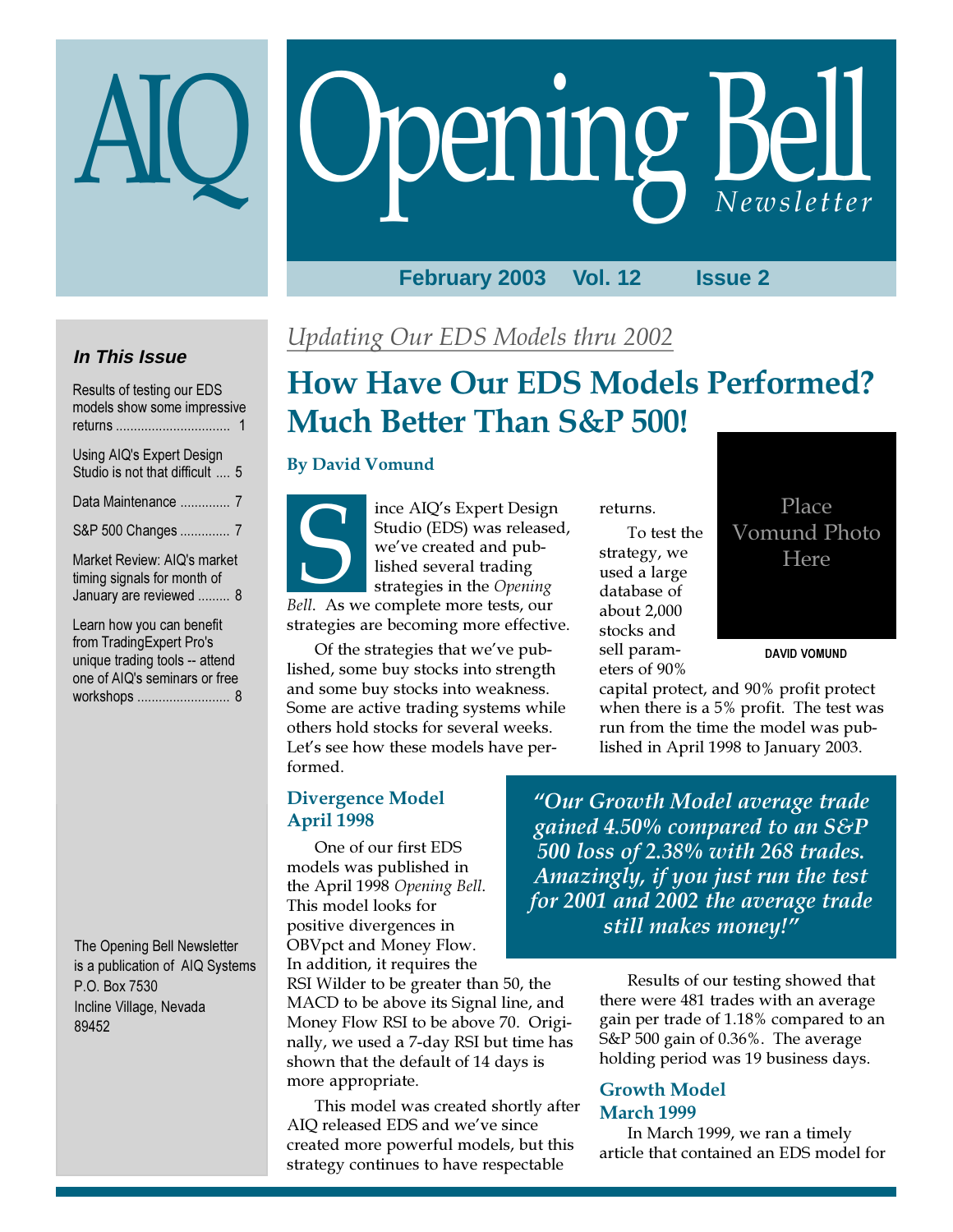#### AIQ Opening Bell February 2003

is high often goes higher. Therefore, growth investors. Growth investors buy into strength rather than trying to pick lows. The theory is that what the key component in our model was that the stock must be above its 28 day ESA for all of the previous 60 days. Only stocks that experience a strong rally can accomplish this.

Having a stock remain above its 28-day moving average for 60 days backtested well, but in the original article we added to the model the criteria that the stock must be below its upper AIQ Trading Band. This eliminated stocks that had run too far. In addition, we added a rule stating that the Volume Accumulation Percent indicator must be above 30. We used a fixed 30-day holding period.

Year 1999 was great for growth investors, but the last three years were terrible years for growth investing. So how has the model performed over these years?

A test was run from March 1999, the date the model was created, to January 2003. A database of 2,000 stocks was used with the same fixed 30-day holding period that we used

## AIQ Opening Bell Newsletter

David Vomund, Publisher G.R. Barbor, Editor P.O. Box 7530 Incline Village, NV 89452

AIQ Opening Bell does not intend to make trading recommendations, nor do we publish, keep or claim any track records. It is designed as a serious tool to aid investors in their trading decisions through the use of AIQ software and an increased familiarity with technical indicators and trading strategies. AIQ reserves the right to use or edit submissions.

While the information in this newsletter is believed to be reliable, accuracy cannot be guaranteed. Past performance does not guarantee future results.

For subscription information, phone 1-800-332-2999 or 1-775-831-2999.

© 1992-2003, AIQ Systems

#### **BA** Account Statistics/Analysis

| Start date:<br>End date:                                                                                                                      | 03/01/99<br>01/13/03                                      |                                     |                                                                                                                                                                                                                                                         |                       |  |
|-----------------------------------------------------------------------------------------------------------------------------------------------|-----------------------------------------------------------|-------------------------------------|---------------------------------------------------------------------------------------------------------------------------------------------------------------------------------------------------------------------------------------------------------|-----------------------|--|
|                                                                                                                                               |                                                           | Winners                             | Losers                                                                                                                                                                                                                                                  | Neutral               |  |
| Number of trades:<br>Average periods per trade:                                                                                               | 192<br>37                                                 | -----------<br>93<br>41             | ==========<br>99<br>33                                                                                                                                                                                                                                  | -----------<br>0<br>0 |  |
| Maximum Profit/Loss:<br>Average Drawdown:<br>Average Profit/Loss:                                                                             | $(9.75)$ %<br>$3.89\%$                                    | 235.50 %<br>$[4.16]$ %<br>$21.53\%$ | $[29.46]$ %<br>$(15.01)\%$<br>$[12.69]$ %                                                                                                                                                                                                               |                       |  |
| Probability:<br>Average Annual ROI:                                                                                                           | 37.68 %                                                   | 48.44 %<br>187.99 %                 | 51.56 %<br>$[137.28]$ %                                                                                                                                                                                                                                 |                       |  |
| Reward/Risk Ratio:                                                                                                                            | 1.59                                                      |                                     |                                                                                                                                                                                                                                                         |                       |  |
| Portfolio:<br>Starting Balance:<br>Ending Balance:<br>Gain/Loss:<br>Gain/Loss %:<br>Annualized:                                               | 100000.00<br>174545.44<br>74545.44<br>74.55 %<br>15.45 %  |                                     |                                                                                                                                                                                                                                                         |                       |  |
| Account default strategy:<br>March 1999 Growth<br>Pricing Summary:<br>Entry price: [Open]<br>Exit price: [Open]<br>Entry Summary:<br>allworks | Exit Summary:<br>Hold for 30 periods<br>80% Trailing stop |                                     | Capitalization<br>10.00% of portfolio value<br>Computed every 20 days<br>No more than 3 new trades per day<br>No more than 10 open positions<br>Capital reserve of at least 400<br>Leverage = $0\%$<br>Initial requirement for short positions = $50\%$ |                       |  |
|                                                                                                                                               | $\overline{\overline{\text{OK}}}$                         |                                     | Print                                                                                                                                                                                                                                                   |                       |  |

**Figure 1.** Portfolio Simulator test results for EDS Growth Model developed in March, 1999. Test covers 03/01/99 to 01/13/03 time period and was run on a database of 2,000 stocks.

in the original article. The average trade gained 4.50% compared to an S&P 500 loss of 2.38% with 268 trades. Amazingly, if you just run the test for 2001 and 2002 the average trade still makes money!

To get a feel for how much money would have been made by using this system, we used the Portfolio Simulator on the model. We stated that 10 stocks was a fully invested portfolio with each new position

being 10% of the portfolio value. For a sell strategy we used a fixed 30 day holding period and an 80% capital protect.

The Portfolio Manager showed a return of 74% during a time that the S&P 500 & Nasdaq Composite fell in

value. There were 192 trades (Figure 1).

These tests were run on a 2,000 stock database so a lot of stocks that were purchased were names that we've never heard of. If the same

"The Portfolio Manager showed a return of 74% (for our Growth Model) during a time that the S&P 500 & Nasdaq Composite fell in value."

> test is run on the well known S&P 500 and Nasdaq 100 stocks, then the number of trades is dramatically reduced to 47 and the overall return falls to a 10% loss. That's still better than the 25% loss in the S&P 500.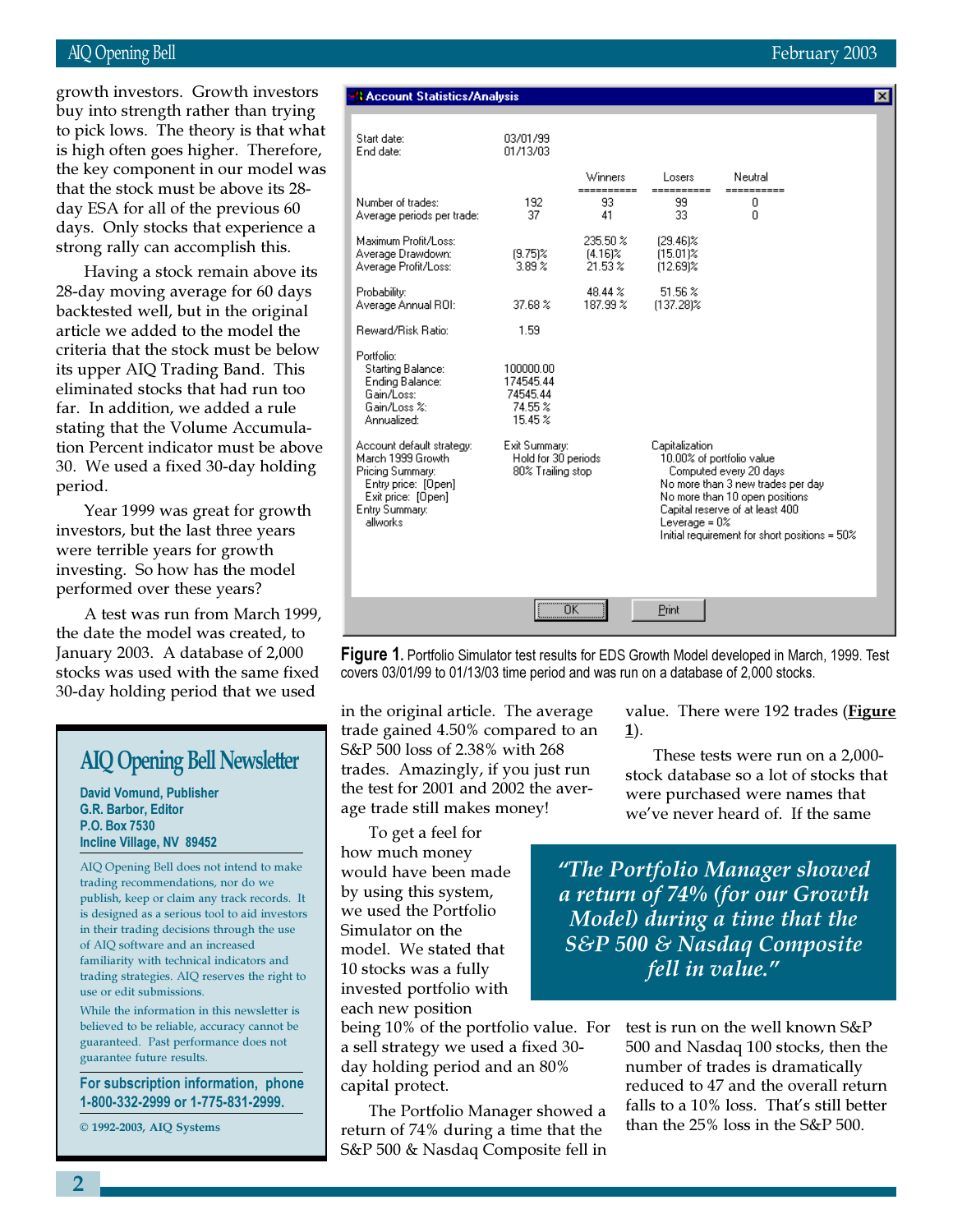#### Citizen Kane Model April 2000

In April of 2000, we created what we believed was our best EDS model. Appropriately, we named the model Citizen Kane. The foundation of the model is a rule that states that the stock must have corrected by at least 30% sometime between 10 and 50 days ago. This is a bottom-fishing model.

In addition to this rule, two rules using the Volume Accumulation Percent (VaPct) indicator were added. The first rule states that the VaPct indicator must have a value greater than zero. The second rule states that the 45-day slope of VaPct must be positive.

We tested this model starting from April 2000, the date it was created. The test was run on S&P 500 stocks using a 10-day holding period. There were 863 trades with an average gain per trade of 1.23% compared to an average loss of 0.22% in the S&P 500 (**Figure 2**).

When this model was created, having a stock correct 30% meant something. During the bear market

## **P. April 2000 - Expert Design Studio**

| <u>deems io eer</u><br>∏⊠<br>Winner<br>Neutral<br>Losers<br>----------<br><br>----------<br>5<br>883<br>446<br>412<br>14<br>14<br>14<br>14<br>136.64%<br><b>158.58(%)</b><br>图1例2<br>[149] 2<br>115.45 %<br>1.23%<br>13.91%<br> 1248 2<br>0.22(%)<br>1.63%<br>12.23(%) |  |
|------------------------------------------------------------------------------------------------------------------------------------------------------------------------------------------------------------------------------------------------------------------------|--|
| unney Pazion:<br>Xoorkane<br>Vunber of tradex in text<br>Vyesege periodz per tsade:<br>tainun Prok/Lore<br>kvesage Dsavdover.<br>kvesage Profit/Lass:<br>kvesage SPX Profit/Lass:                                                                                      |  |
|                                                                                                                                                                                                                                                                        |  |
|                                                                                                                                                                                                                                                                        |  |
|                                                                                                                                                                                                                                                                        |  |
| adidade?<br>47.74%<br>51.68%<br><b><i><u>Avenuge Armual ROL</u></i></b><br>31.02%<br>350.92%<br>(314.33(%)<br>Unnual SPX (Buy & Hold):<br>113.521%                                                                                                                     |  |
| <b>Severd/Fisk Ratio</b><br>1.21                                                                                                                                                                                                                                       |  |
| <b>Start text clate:</b><br>03/30/00<br>nd test date:<br>01/10/03                                                                                                                                                                                                      |  |
| Jring list \$P500<br>ncludes Open Positions (5)<br><b>Yicing Summary</b><br>Entryprice: [Open]<br>Exit price: [Dpen]<br>ak Summary<br>Hold for 10 periods                                                                                                              |  |
|                                                                                                                                                                                                                                                                        |  |
| r Help, prezz F1<br><b>NUM</b>                                                                                                                                                                                                                                         |  |

**Figure 2.** EDS backtest results for Citizen Kane Model developed in April, 2000. Test covers 03/30/00 to 01/10/03 time period and was run on a database of the S&P 500 stocks.

"In April of 2000, we created what we believed was our best EDS model…the Citizen Kane. There were 863 trades with an average gain per trade of 1.2% compared to an average loss of  $0.2\%$  in the S&P."

| December - Expert Design Studio                                                                  |                             |                                            |                                                  |                       |  | $-8x$ |
|--------------------------------------------------------------------------------------------------|-----------------------------|--------------------------------------------|--------------------------------------------------|-----------------------|--|-------|
| Elle Lect View Help                                                                              |                             |                                            |                                                  |                       |  |       |
|                                                                                                  |                             |                                            |                                                  |                       |  |       |
| Summary Pasitions                                                                                |                             |                                            |                                                  |                       |  |       |
| AlverkeS                                                                                         |                             |                                            |                                                  |                       |  |       |
|                                                                                                  |                             | Winner                                     | Losers                                           | Neutral               |  |       |
| Number of tradec in text.<br>Average periods per trade:                                          | 297<br>43                   | ----------<br>168<br>43                    | 128<br>44                                        | ----------<br>1<br>45 |  |       |
| Mainun Profi/Loss<br>Average Drawdown<br>Average Profit/Lass<br>Average SPX Profit/Lass:         | 112.43(%)<br>7.30%<br>图 06状 | 117.88%<br> 6.11 %<br>24.36%<br>$[1.34]$ % | 177.83(%)<br>(20.82)%<br>115.04 %<br><b>丘33体</b> |                       |  |       |
| Probability:<br>Average Armuel ROE<br>Annual SPK (Buy & Hold):                                   | 60.53%<br>113.95(%          | 56.57%<br>202.32%                          | 43.10%<br>11:24.68(%                             |                       |  |       |
| Reverd/Fisk Ratio:                                                                               | 2.13                        |                                            |                                                  |                       |  |       |
| Start text date:<br>End test date:                                                               | 12/01/00<br>01/10/03        |                                            |                                                  |                       |  |       |
| Pricing Summary<br>Entryprice: [Open]<br>Exit price: [Dpen]<br>EskSummary<br>Hold for 30 periods |                             |                                            |                                                  |                       |  |       |
| For Help, press Ft                                                                               |                             |                                            |                                                  |                       |  | NUM   |

Figure 3. EDS backtest results for Extreme Growth Model developed in December, 2000. Test covers 12/01/00 to 01/10/03 time period and was run on a database of 2,000 stocks. many stocks passed that test so the model became more of a VaPct screening model. As the market ends its collapse, it is likely that the model's effectiveness in beating the S&P 500 will improve because a 30% drop in a stock will again mean something.

#### Extreme Growth Model December 2000

In the December 2000 Opening Bell, we created a model that bought into high-flying stocks. The model is very simple. The model looks for stocks that have increased in value by at least 50% in the last 66 business days but have stalled or moved lower for the last 10 days. In addition, the Volume Accumulation Percent indicator must be above 25. Stocks that pass this model are obviously very volatile.

#### February 2003 AIQ Opening Bell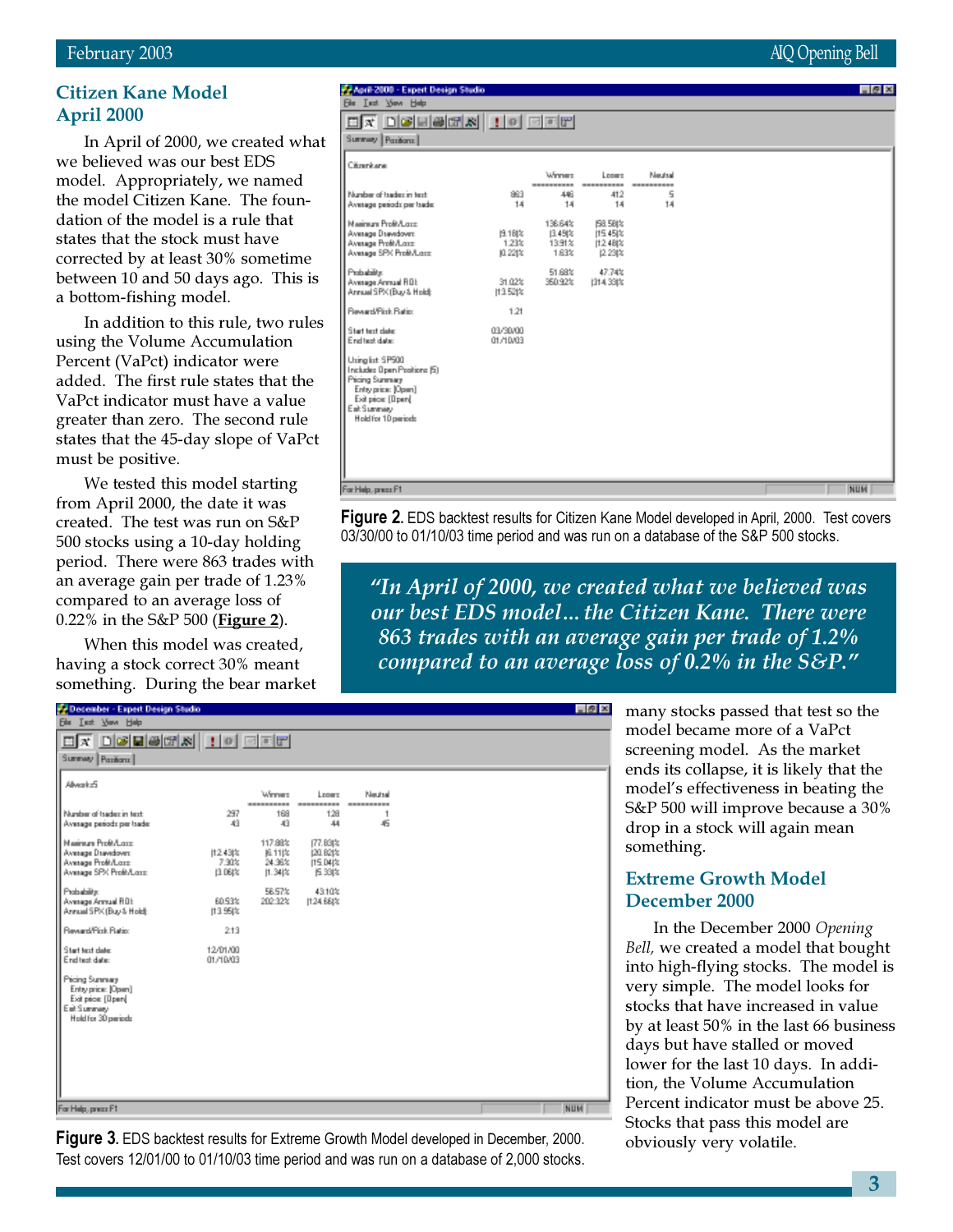#### AIQ Opening Bell February 2003

created in December 2000, only 13 of In the 1990s there were a lot of stocks that rose by at least 50% in the last 66 days. After this model was the current S&P 500 and Nasdaq 100 stocks passed that screening. Still, the average trade on those 13 tra made money.

Using a 2,000 stock database with a fixed 30-day holding peri the return is extremely impressiv From December 2000 to January 2003, the model's average trade  $7.30\%$  compared to a  $3.06\%$  loss the S&P 500 ( $Figure 3$ ).

Obviously returns are even higher when 1999 is included.

To get a more realistic feel for the percentage return of this mo since the start of 1999, we ran the Portfolio Simulator on a database of the current S&P 500 and Nasdaq 100 stocks. A fully invested portfolio had 10 stocks with each stock representing 10% of the portfolio.

The overall return was 23.9%, or 5.45% annualized ( $Figure 4$ ). That's very good considering the S&P 500 and the Nasdaq Composite were sharply lower during this time period.

In reviewing the models that we've published in the Opening Bell, it's nice to see that so many have

| ill,       |                                                                                                 |                                                           | Winners                       | Losers                              | Neutral                                              |
|------------|-------------------------------------------------------------------------------------------------|-----------------------------------------------------------|-------------------------------|-------------------------------------|------------------------------------------------------|
| ades       | Number of trades:<br>Average periods per trade:                                                 | 68<br>37                                                  | 36<br>41                      | 32<br>32                            | 0<br>0                                               |
| .od<br>ve. | Maximum Profit/Loss:<br>Average Drawdown:<br>Average Profit/Loss:                               | $(9.03)$ %<br>$3.40\%$                                    | 55.87 %<br>(4.86)%<br>16.17 % | $[23.43]$ %<br>(13.73)%<br>(10.97)% |                                                      |
| was        | Probability:<br>Average Annual ROI:                                                             | 33.36 %                                                   | 52.94%<br>141.93%             | 47.06 %<br>$(124.13)\%$             |                                                      |
| in         | Reward/Risk Ratio:                                                                              | 1.66                                                      |                               |                                     |                                                      |
| οr<br>del  | Portfolio:<br>Starting Balance:<br>Ending Balance:<br>Gain/Loss:<br>Gain/Loss %:<br>Annualized: | 100000.00<br>123895.55<br>23895.55<br>23.90 %<br>$5.45\%$ |                               |                                     |                                                      |
| e<br>e of  | Account default strategy:<br>Growth Model<br>Using list: SPNASD.                                | Exit Summary:<br>Hold for 30 periods<br>80% Trailing stop |                               | Capitalization                      | 10.00% of portfolio value.<br>Computed every 20 days |

01/01/99

01/13/03

**A Account Statistics/Analysis** 

Start date:

End date:

Pricing Summary:

Entry Summary:

Allworks

Entry price: [Open] Exit price: [Open]

Figure 4. Portfolio Simulator test results for Extreme Growth Model. Test covers 01/01/99 to 01/ 13/03 time period and was run on a database of the current Nasdaq 100 and S&P 500 stocks.

ΰÄ

There were also models that didn't meet our expectations.

"The return is extremely impressive (for our Extreme Growth Model). From December 2000 to January 2003, the model's average trade was 7.30% compared to a 3.06% loss in the S&P 500."

continued to perform well after they were published. They weren't overoptimized.

These are backtests, however, and actual returns would be different. Past performance does not guarantee future returns.

Among these were two short-selling models covered in the December 1998 and November 1999 issues. Because the market went down, these models made money but they failed to significantly outperform the S&P

500. They tested well in the bull market but they lost effectiveness in the bear market.

Two more EDS models were created in May 2002 and in December 2002. It is too early to know how they will perform. At the start of next year, we'll review these two

models and also update the performance of the models covered in this article.

No more than 3 new trades per day

Initial requirement for short positions = 50%

No more than 10 open positions

Capital reserve of at least 400

Leverage =  $0\%$ 

Print

David Vomund publishes VIS Alert, a weekly investment newsletter. For free trial issues, call 775-831-1544 or go to www.visalert.com.

#### **Year-End Index of 2002 Articles**

Opening Bell subscribers may obtain a free Index of 2002 Opening Bell articles by calling AIQ at 1-800-332-2999.

 $\vert x \vert$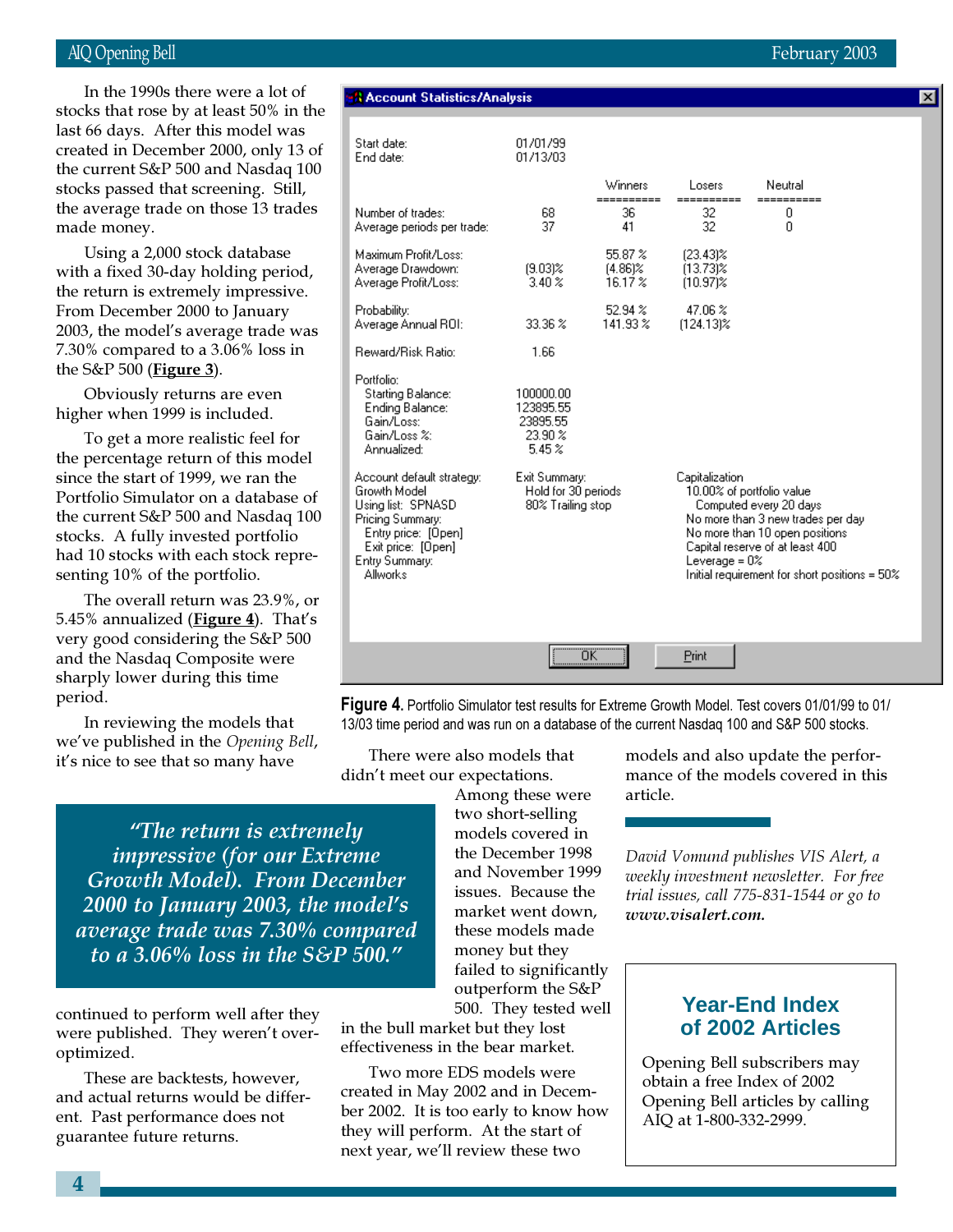## What Every AIQ User Should Know, Part III

# It's a 'Simple Process' -- Using AIQ's Powerful Expert Design Studio To Create Trading Systems

#### By David Vomund

If this time antice of our<br>series covering features that<br>every TradingExpert Pro<br>user should know how to<br>use, we will focus on the<br>Expert Design Studio (EDS) module. n this third article of our series covering features that every TradingExpert Pro user should know how to use, we will focus on the This is an extremely powerful module but many AIQ users don't use it because they believe EDS involves difficult programming. In reality, EDS can be as easy or difficult as you want it to be.

The EDS module comes with about 200 pre-built routines. This allows users to build effective screening models by cutting-andpasting rules that have already been created. Therefore, the user can build EDS models without any programming.

Before we describe how to create and run an EDS model, we'll first show you how important it is to learn how to use this feature. In the October 2002 and November 2002 Opening Bells, we printed the results of extensive testing of all the pre-

 $-0 \times$ 图 口明日刷团图 제메리이터 G 프 F F W R 프 (T) **Rule Builder** ब्र **D** Rile Library 1) Select category 2) Select item to paste **ST MA price cross up** 圖 Ξ KeyWords Indicator Fields Stochestic above 80% Fundamental Field Stochestic below 20% **Builtin Functions** Stochastic dn from above 807 Prebuilt Routines itochastic up from below 20% SVMA buy signal User Def Function SVMA divergence down User Constants M SVMA divergence up 国 Stachastic cuts from below 20% to above 20% Undo 3) Paste selected item below 4) Text fried traded back to program | Stadhestic cuts from below 20% to ebove 20% || || || ||<br>|STOCHup20 it VALi[stochestic] 1)<20 and [stochestic]<br>|| иd **OK** Cancel Help For Help, press F1  $Ln.Col1$ NUM



time period covered both bull and bear markets.

The most effective strategies outperformed when the market was

"In Opening Bells, we have printed the results of extensive testing of all the pre-built rules, showing those that are the most effective and those that are the least effective…Users should know how to take advantage of this powerful information."

built rules, showing those that are the most effective and those that are the least effective. Making the tests even more useful, the backtesting

moving higher and also did well when the market was moving lower. We'll run similar tests using shorter holding periods in the March 2003 issue. Users should know how to take advantage of this powerful information.

At AIQ training seminars, we ask

attendees to give us some technical buy rules. We then use the pre-built screening formulas to create a model based on those rules. For this article, we'll assume that we want to create a model that screens for stocks that have given a Stochastic buy signal (i.e., the indicator moving above 20) at the same time that the MACD's Phase line rises above its Signal line.

To create this model, go to the Quick Launch Menu and open EDS (the icon is marked Studio). The model will be created in the Rule Library folder, which appears when you open EDS. At this stage, the Rule Library folder is empty. We'll copy and paste the pre-built rules into this folder.

To see the pre-built rules, click Edit on the menu bar and then Builder. The Rule Builder screen will appear. From section 1, Select category, choose Prebuilt Routines. A list of the screening rules will appear in section 2, Select item to paste.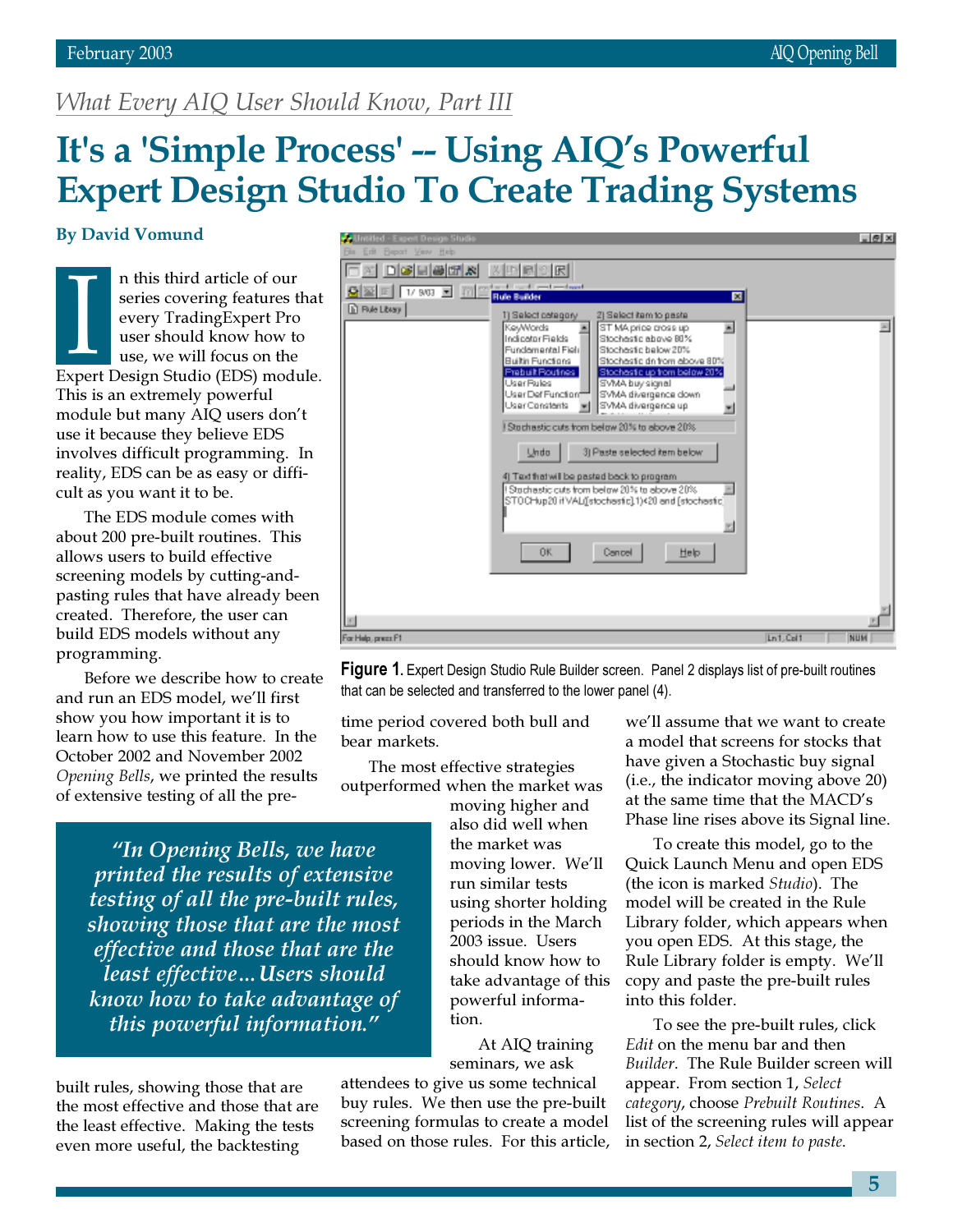You'll see that nearly every indicator in the TradingExpert software has three or four pre-built rules associated with it.

ee or tour pre-built rule<br>d with it.<br>For our model, we are<br>king for stocks with St<br>y signals. Therefore, w<br>oll down through the l For our model, we are first looking for stocks with Stochastic buy signals. Therefore, we need to scroll down through the list of indicators to the Stochastic rules. There are four pre-built Stochastic rules. We want the one called Stochastic up from below 20%. Singleclick this rule and click Paste selected item below. The code for this screening will appear in section 4 of the Rule Builder screen (Figure 1). Click OK and this rule will be pasted into the Rule Library.

The second rule in our model states that stocks must have a MACD indicator crossover. Therefore, we repeat the process but this time look for the pre-built MACD rules. Again click *Edit* on the menu bar, and Builder. In section 1, choose Prebuilt Routines. In section 2, scroll down to the MACD rules and click

"That's it. We have created an EDS model by utilizing the prebuilt routines. Creating a model in EDS may be initially intimidating, but we have shown that it is a simple process."

on the MACD Cross Up rule. Click Paste Selected Item Below and OK.

Our two rules are now in the Rule Library folder. Their rule names are the first word in the codes. Thus, the rule name for the Stochastic filter is STOCHup20 and the rule name for the MACD rule is MACDxUP.

One additional rule is needed which states that stocks must pass both of our screening rules on the same day. We called our rule "Allworks" but you can call the rule any name you wish. Here is the

 $\blacksquare$   $\theta$   $\times$ **Bie Edit Beport View Help** 口对 口呼目呼呼风 医四氯乙因 82 F 120 F 8 2 5 0 2 2 D Rue Library | @ Alivorico | Stochastic cuts from below 20% to above 20% E STOCHup20 if VAL[[stochastic].1)<20 and [stochastic]>20. MACDI crossover to the upside MACDxUP if Val(IMACD).1) < Val(IMACD Sig Line[.1] and [MACD] > [MACD Sig Line]. Allworks if STOCHup20 and MACDxUP.

For Help, press Ft

**Figure 2.** EDS Rule Library screen listing screening rules for the test model. Lines designated with an exclamation point (!) in the first position describe the rule appearing in the line below.

simple code:

Allworks if STOCHup20 and MACDxUP.

> Make sure there is a period at the end of the code.

The code for our model is now complete (Figure 2). All we have to do now is run the screening to see which stocks pass both rules. A report needs to be created for database for the stocks that pass our model. Click on the Allworks folder tab (next to the Rule Library tab) to make it active. In the date scroll box (above the Allworks tab), choose the date you want to run the screening. Then click Report on the menu bar and choose Run Single. If any stock passes the criteria, its ticker symbol will appear. Simply double-click the ticker symbol to see a chart of the stock.

Ln1, Col1

That's it. We have created an EDS model by utilizing the pre-built routines. Creating a model in EDS

"We chose EDS as a tool every AIQ user should know because in this newsletter we've published and will continue to publish some very effective screening models. You should know how to run them."

We are now ready to screen our

both indicator rules, so click on

may be initially intimidating, but we have shown that it is a simple process. The bonus of creating a

the new screening. On the EDS menu bar, click Report and Insert. If you want to see which stocks pass each indicator screening, then you would create a report for each of the rules. We are only interested in the stocks that pass

Allworks and OK.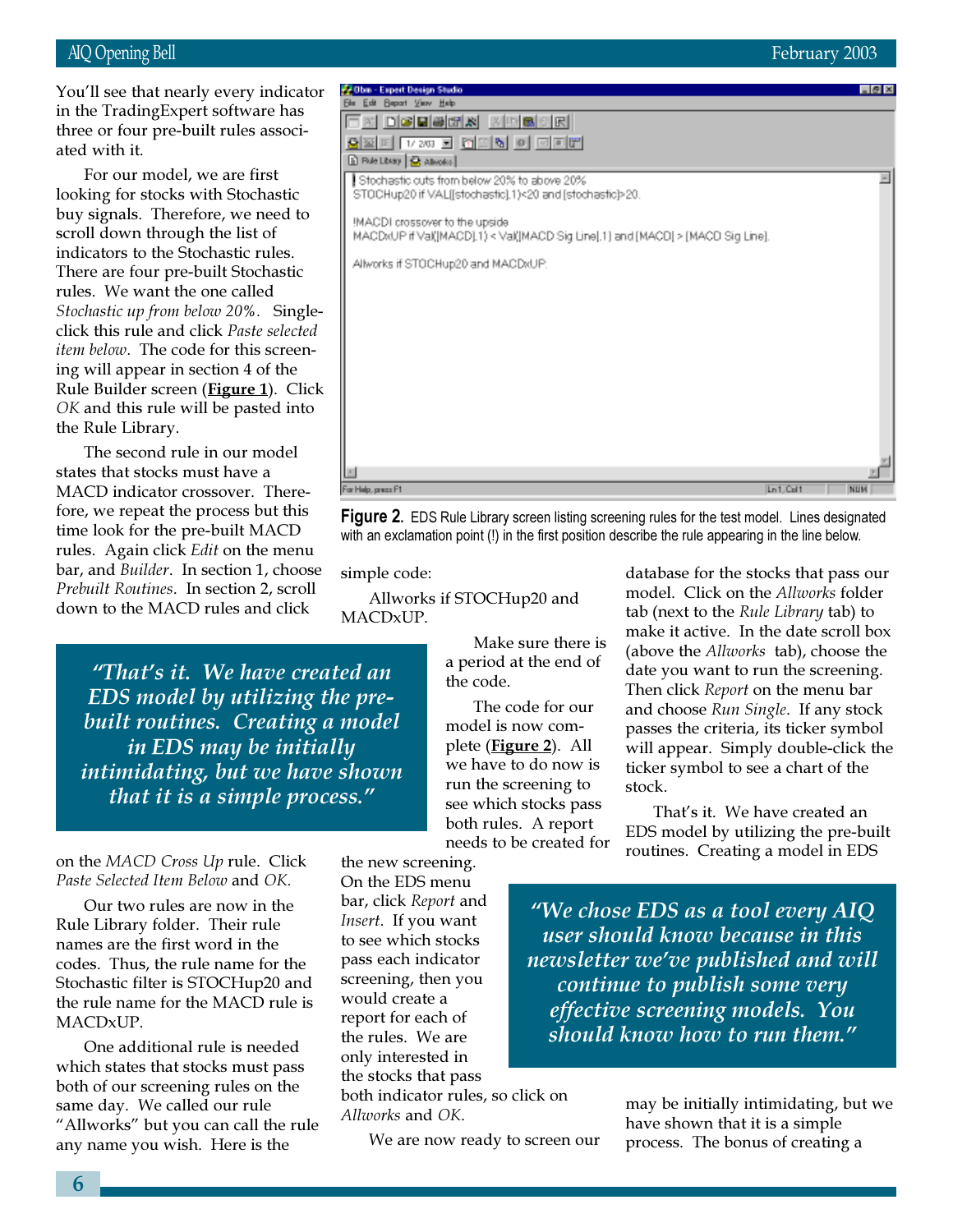model in EDS is that the model can be backtested.

To run a backtest, select the Allworks folder. From the menu bar, click Report and then New Backtest. TradingExpert uses the rule name as the name of the backtest. Click Next. On the Entry page, select Buy Long and click Next. On the Range page, enter the time period for your backtest and click Next.

On the next screen, Pricing, accept that trades are made using the next day's opening price. Click Next. On the Exit screen, choose the sell strategy. A useful exercise is to see how results change when a model is run using different sell strategies. Click Finish. The parameters of the backtest are now complete. To run the test, click Test on the menu bar and choose Run.

The result of our backtest is found in **Figure 3**. The most important statistic is the average profit/ loss per trade compared to the average profit/loss for the S&P 500. In our test, the average trade gained 0.21% compared to an S&P 500 loss of 1.21%. If the average equity trade has a lower return than the average S&P 500 trade, then the system has

#### <u>dx dclescri io eel</u> Summary Pasitions | Allwarks2 Looms Winner: Neutral Number of tradez in text 1239 895 339 ç, Average periods per trade 39 24 Ř Maginum Profit/Long B4.12% 68,78t% Avenage Drawdown<br>Avenage Profit/Long 20.98 % 阻 B4|站 [4.29]% 0.21% 8.01% 120.37(% Average SPX Profit/Lass  $[1.21]$ % 1.19%  $[7.54]$ % 27.36% Pobability 72.24% .<br>Avenage Annual ROI:<br>Annual SPX (Buy & Hold): 9.79% (186.95)% 120.57% [11.84(%) ward/Pisk Ratio 1.04 Start text clate 01/07/00 End test date 01/09/03 Pricing Summary Entryprice: [Open] Exit price: [Bpan]

#### Figure 3. EDS backtest screen showing test results for example Model. Test covers 01/07/00 to 01/09/03 time period and indicates a 2.75% avg. annual ROI. no value. Some people want to create their own models but most people don't. We chose EDS as a tool every AIQ user should know because in this newsletter we've published and will continue to publish some very effective screening models. You

**Dom - Expert Design Studio** 

**Bie Let Yow Help** 

Eat Summary<br>Eap Prot. 80% Profit Prof. BDV above 5%

For Help, press Ft

should know how to run them.

In the March Opening Bell, we will publish the most effective screening rules using a 5-day holding period. You should know how to combine the best rules to create effective stock screening models.

#### STOCK DATA MAINTENANCE

#### The following table shows stock splits and other changes:

| <b>Stock</b>             | Ticker       | Split | Approx. Date |
|--------------------------|--------------|-------|--------------|
| Tarragon Realty          | TARR         | 3:2   | 02/18/03     |
| Security Nat'l Financial | <b>SNFCA</b> | 5%    | 03/03/03     |

#### Trading Suspended:

American Water Works (AWK), Applied Microsystems (APMC), Infinium Software (INFU), Nortek Holdings (NTK), Rare Medium Group (RRRR)

#### Name Changes:

Amerigroup Corp. (AMGP) to Amerigroup Corp. (AGP) Boston Celtics (BOS) to Henley LP (HYN) CPB Inc. (CPBI) to CPB Inc. (CPF) Stilwell Financial (SV) to Janus Capital Group (JNS)

#### **S&P 500 Changes**

**Changes to the S&P 500 Index and Industry Groups:**

There were no Changes this month.

#### How to Subscribe

To the Opening Bell Monthly, AIQ's Educational Newsletter

For subscription information, phone 1-800-332-2999 or go to www.aiqsystems.com (check out back issues).

#### February 2003 AIQ Opening Bell

NUM